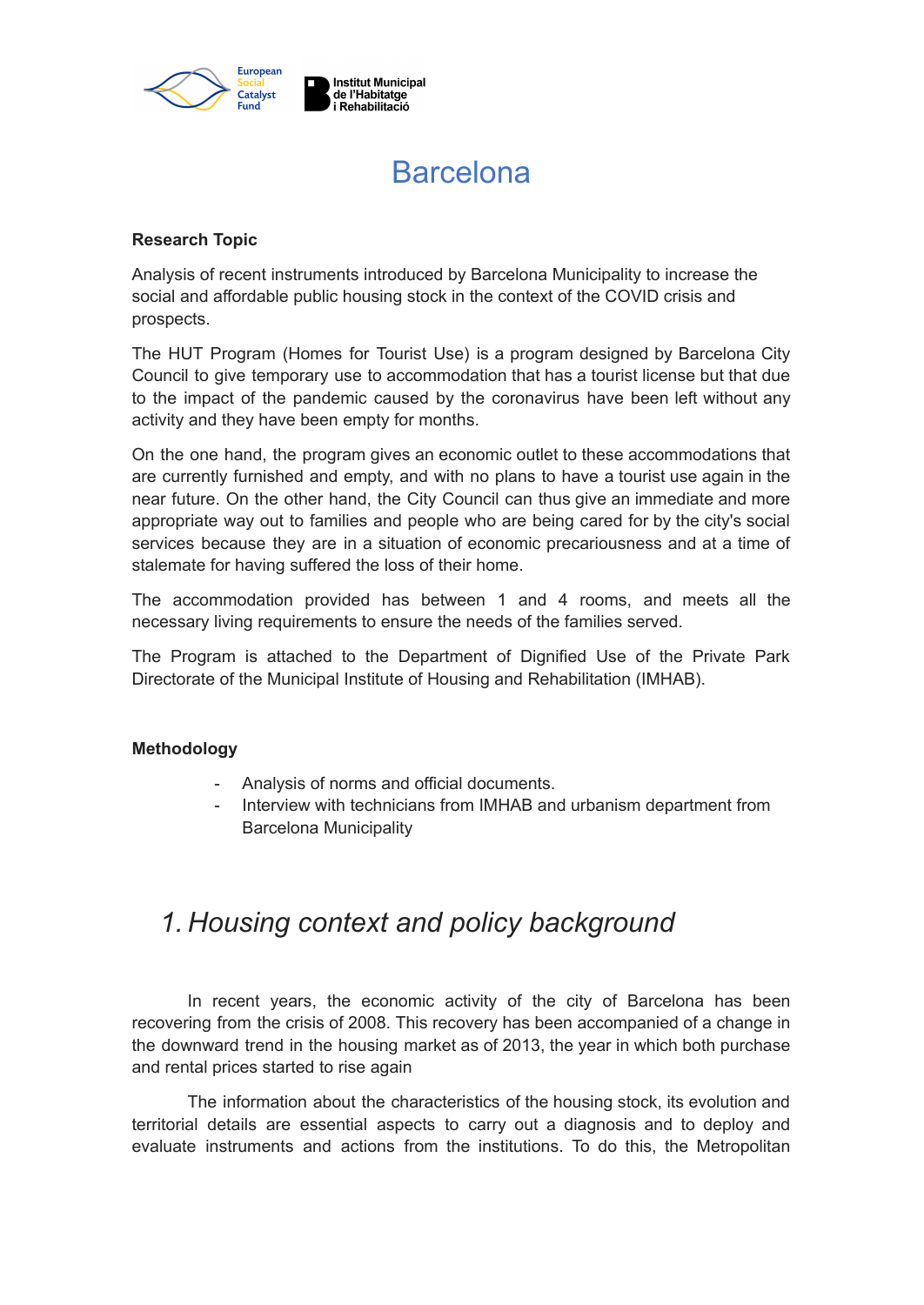

Housing Observatory (OM-H) has worked with three main sources of information, each one with different limitations and constraints.

The first one is the Housing Census which is the more complete, but it is provides the info every ten years and the last edition belongs to 2011. The second source is the Cadaster, which data has required certain depuration but is more updated and the Sociodemographic Survey, which provides an estimation. Comparing these three sources it was clear that the Housing Census overestimated the number of dwellings and that the number is quite lower. Below the sources of data.



Enquesta Sociodemogràfica de Barcelona 2017

#### Source: OM-H

These different sources to calculate the housing stock have an important impact in the calculation of the vacant housing stock as well. The study being carried out by the City of Barcelona in 17 neighborhoods (237,657 homes) identified 3,609 empty homes, 1.52% of the park studied. While the 2011 Census estimated the empty dwellings of the city as a whole at 88,259, 10.88% of the total number of the park. These sharp different is quite remarkable, but the 1,52% of vacant dwellings seems more consistent in the context of a tense housing market.

The study carried by the City of Barcelona was elaborated through in person checks based on the previous analysis of potential vacant houses identified by the combination of three indicators; people registered, low water consumption and those owned by financial entities.

Another important dimension in the analysis of the housing stock is related with the housing tenure that traditionally has been classified in rental, ownership, and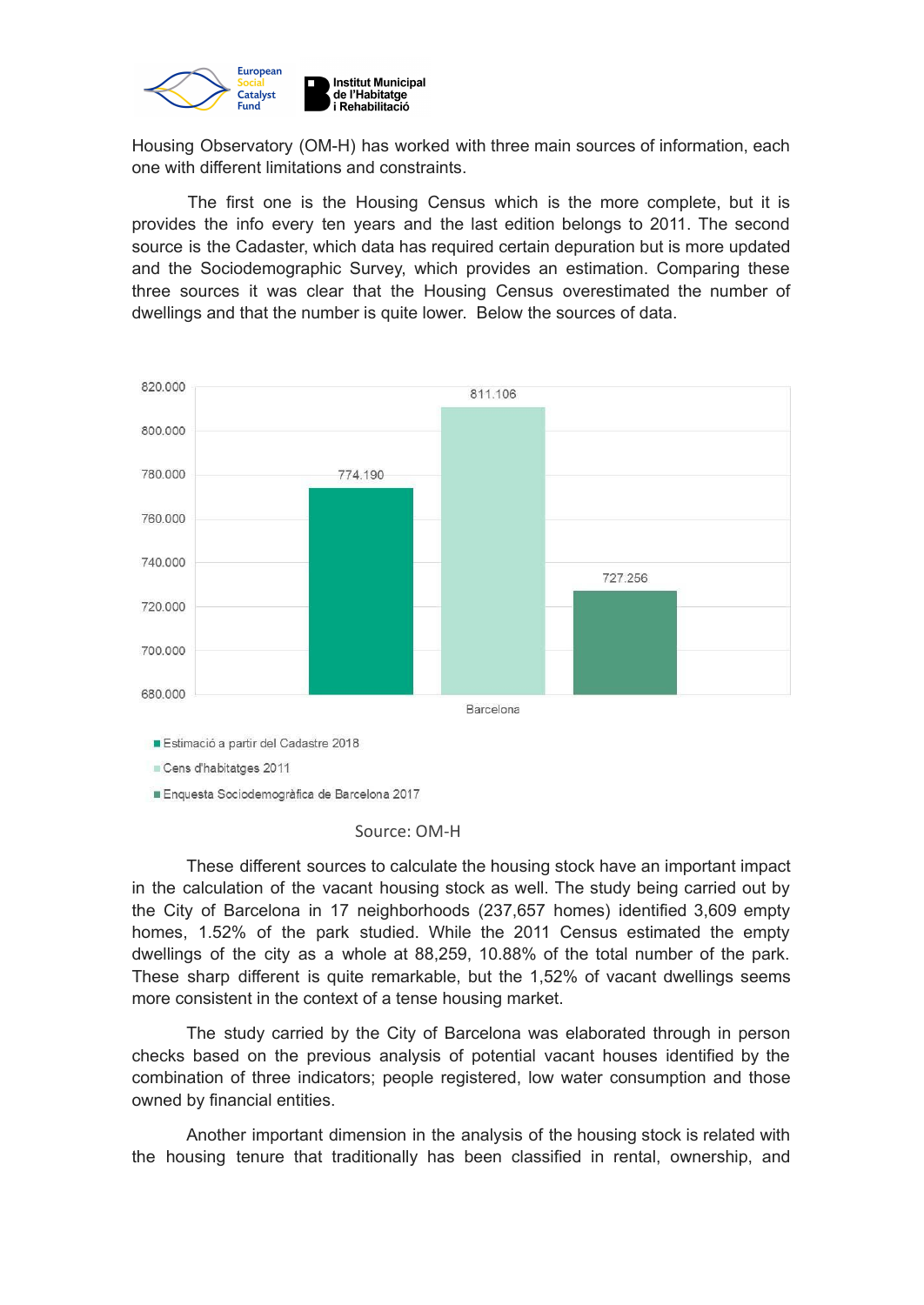

others. In this regard, Barcelona city since 2001 a clear growing trend of people living on rental.



## **Households according to the housing tenure regime. Barcelona. 1981-2017 (in%)**

Source: OM-H, data from Idescat, Cens de població i habitatges 1981,1991, 2001, 2011; INE, EncuestaContinua de Hogares, 2016; IERMB, Estadístiques metropolitanes sobre condicions de vida, 2016/2017; Ajuntament de Barcelona, Enquesta Sociodemogràfica 2017.

In 2018 the Metropolitan Housing Observatory elaborated a report on "The structure and concentration of the property to the city of Barcelona", with a database exploited anonymized to preserve the data protection, that combines the information of the cadaster of Barcelona with that of the taxpayers of the Property Tax. The main results and conclusions were as follows; in 2018 in the city of Barcelona, 512,178 taxpayers own the 774,190 homes. On average, the taxpayers of the city have 1.5 homes.

Disaggregated by type taxpayer the data shows: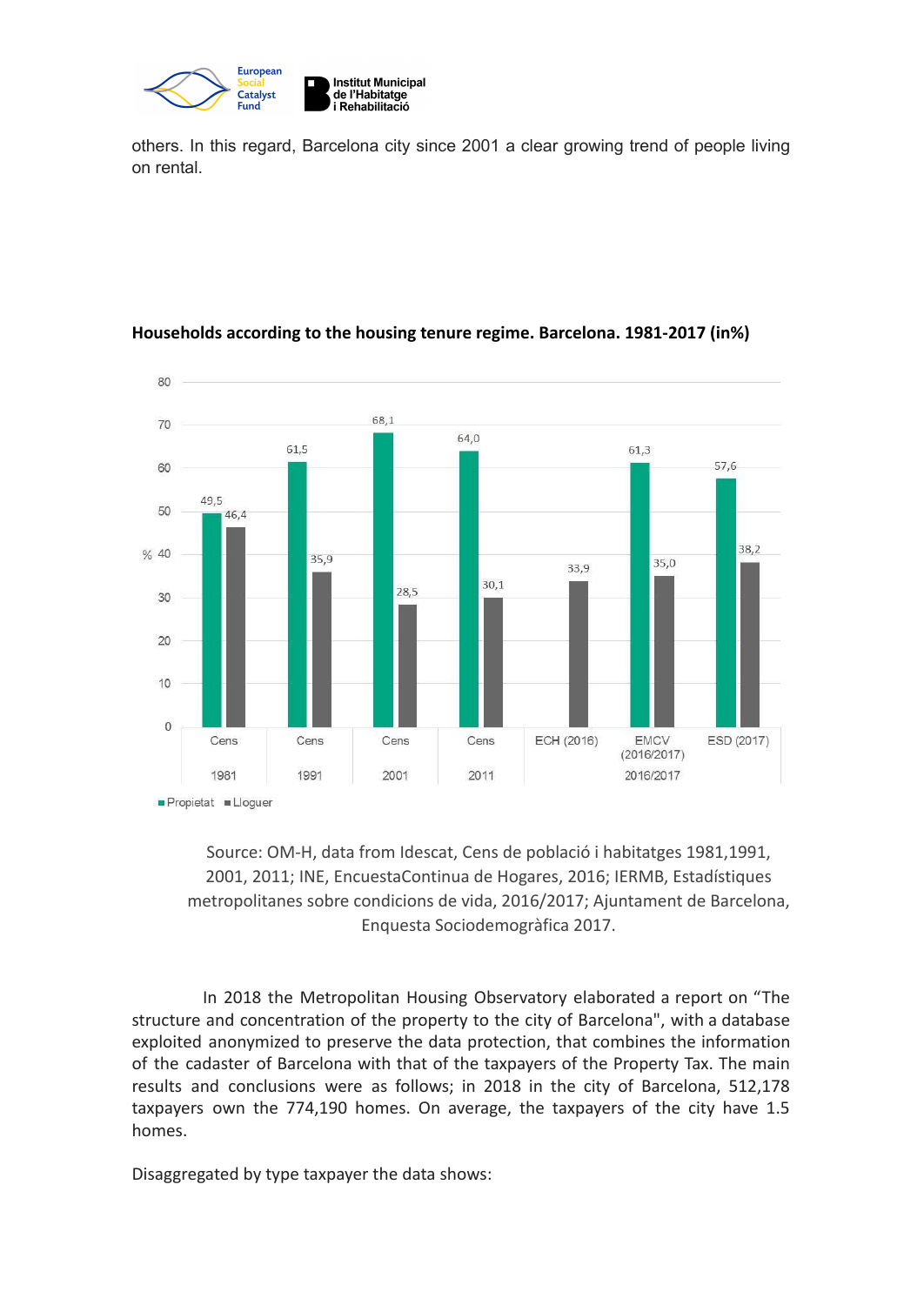

- a) A first strong idea that can be drawn is that the vast majority of owners are natural persons. In effect, 97.1% of taxpayers are people (497,345 taxpayers), which are owners of 84.6% of the park (655,300 homes). From these numbers it follows that taxpayers who are physical persons of the city of Barcelona they have an average of 1.3 homes.
- b) The second group, at a great distance from the first, are legal persons, who represent 2.6% of total taxpayers (13,507) and are owners of 10.7% of homes (82,838). On average, legal persons are owners of 6.1 homes.
- c) A third group is formed by administrations public, which have a very small weight as number of contributors but, on the other hand, they become owners of 1.6% of the park (12,018 homes), of such way that on average they have 138.1 homes.
- d) And, the rest of grouped taxpayers (entities without profit-making, religious institutions, communities of goods and owners and others), represent 0.2% of the total and they own 1% of the park.

This shows a structure of the housing park property of Barcelona atomized with predominance of individuals. Below a graphic with the three first categories: public administration, natural and legal persons.



Source: O-MH 2018, based on data from Barcelona City and Cadaster

The work done by the Housing Metropolitan Observatory also analyzed the territorial distribution of each of these groups of taxpayers in the neighborhoods of the city. This allows us to see that, while public administrations have, in general, greater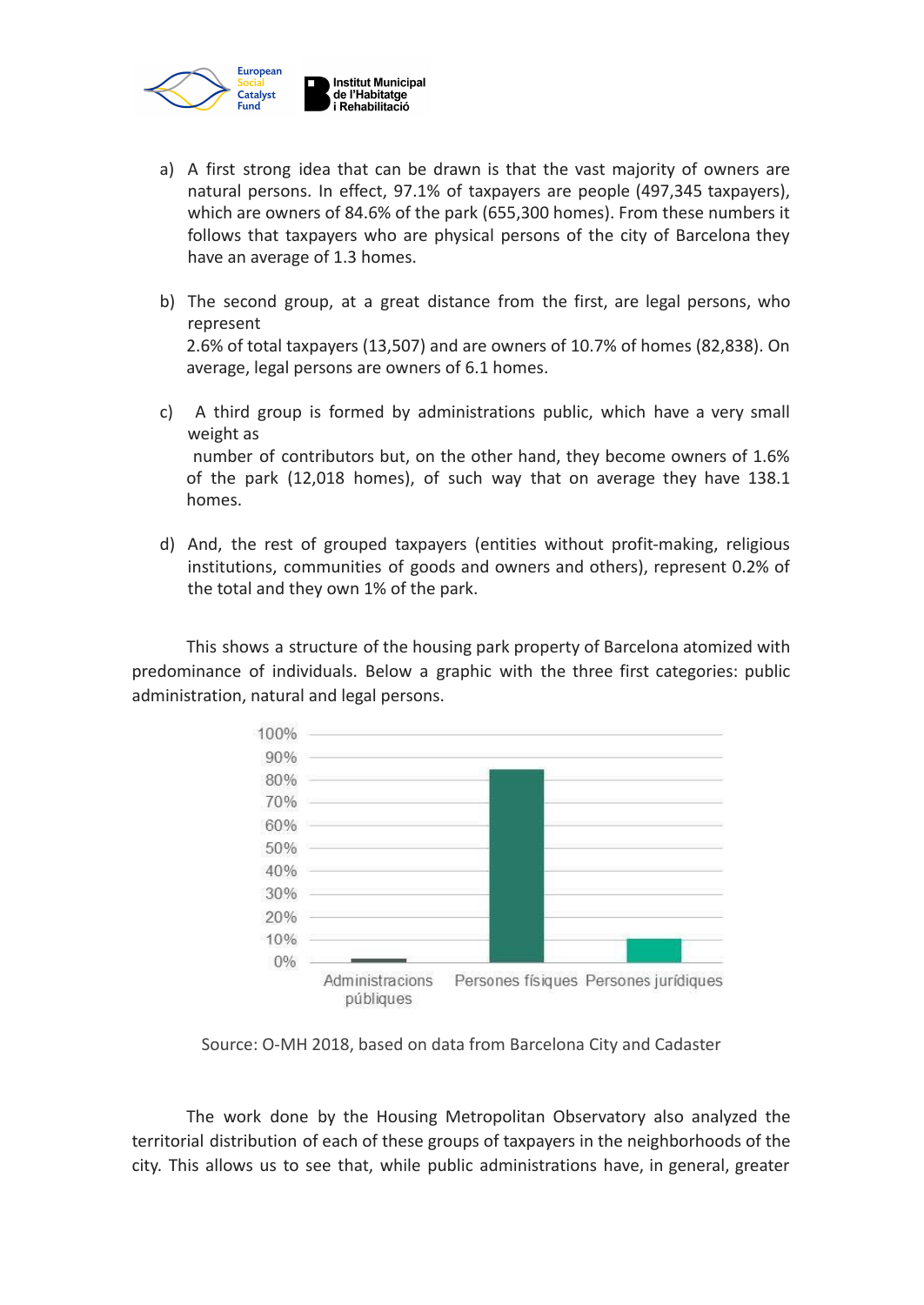

presence in the nearest neighborhoods, Besòs and the coastal front, legal entities are most represented in the central strip of the city, on the axis that goes from the neighborhoods of Ciutat Vella to those of district of Sarriá-Sant Gervasi, passing through the Eixample.



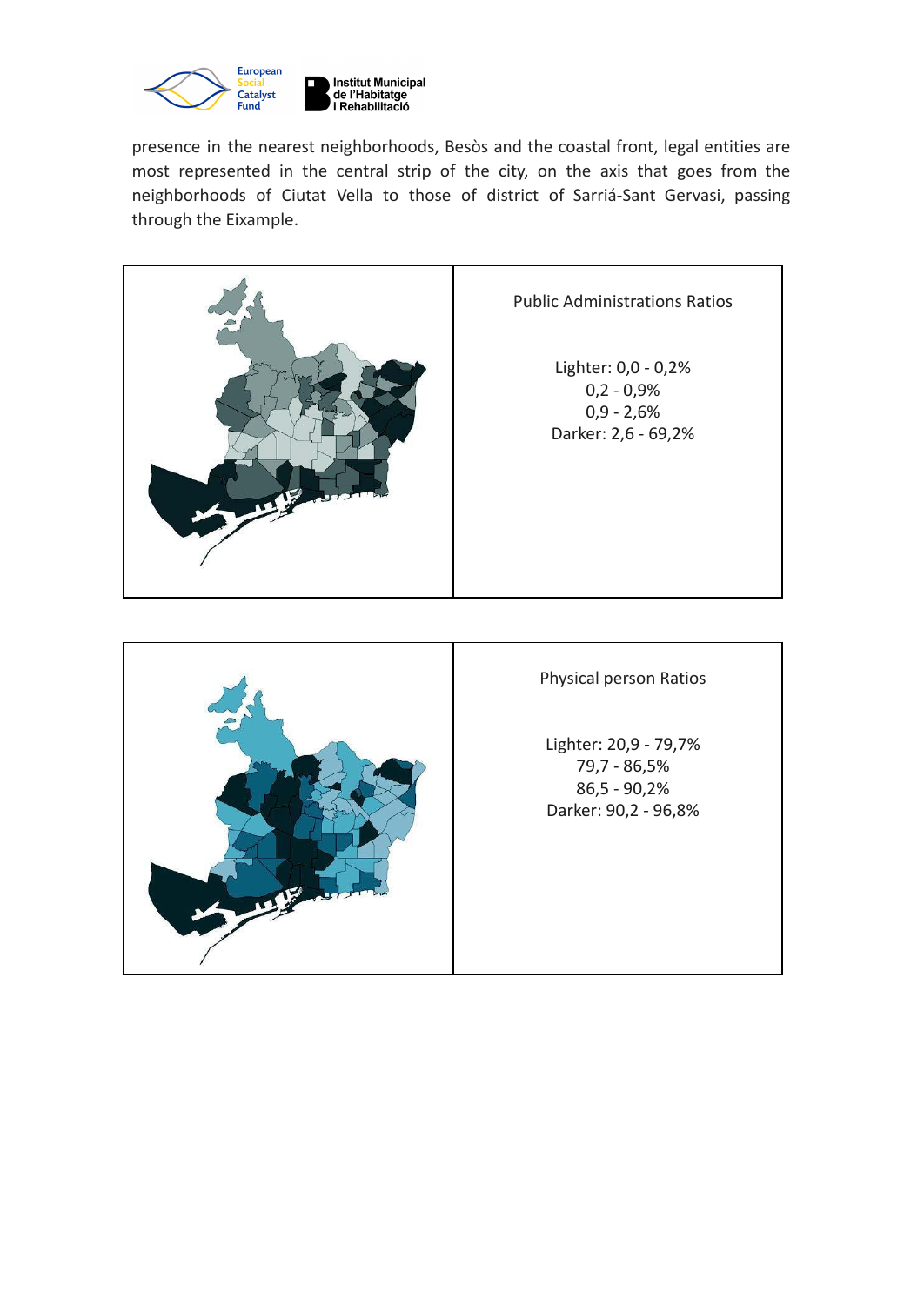

Source: O-MH, based on data from Barcelona City and Cadaster

In relation with the type of housing tenure, ownership continues as the majority tenancy regime, although it weighs less than the city of Barcelona than the rest of the metropolitan area: 61.3% and 76.8% respectively. However, the households that are owners without a mortgage are majority, in 2017 the percentage of households that are paying it is very relevant and reaches 17.7% in Barcelona and 28.4% in the rest of the metropolitan area.

As for rent, 27.8% of households in the metropolitan area live in this regime, although, again, a notable difference can be seen between the city of Barcelona, with a weight of 35%, and the other municipalities in the metropolitan area, with 20% of households that live of rent. Finally, it should be noted that most of the households that rent in 2017 do so at the market price, while there are many fewer that do so at low market prices, mainly due to the exhaustion of old rental contracts by the mortality of tenants.

As for the municipality of Barcelona, the results obtained from the Metropolitan Surveys on living conditions are quite coincident with those of the Sociodemographic Survey conducted in 2017 by the city alone, which place the percentage of households that live on rent in a 38,2%. On the other hand, the exploitation by the city of Barcelona of the Household Survey estimated this percentage in 33.9%. The three sources indicated that the number of households living in rental tenure had increased with respect to the 30.1% recorded in the 2011 census. In the 2001-2011 period, the change in the housing tenure evolution broke a trend of at least half a century. (Green = ownership / black= rental)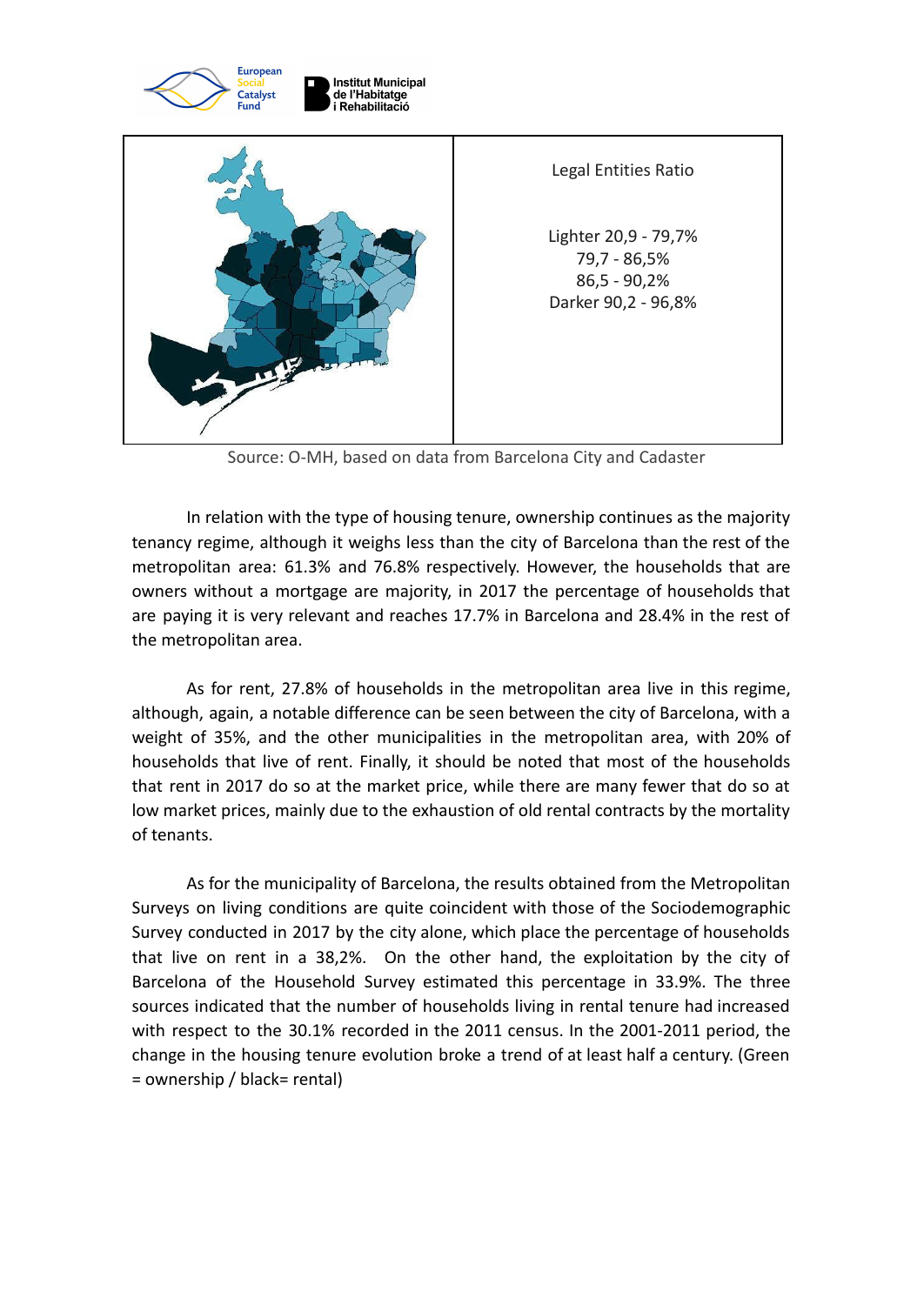

Source: OM-H, data from Idescat, Population and Housing Census 1981,1991, 2001, 2011; INE, Continuous Household Survey, 2016; IERMB, Metropolitan statistics on living conditions, 2016/2017; City Council of Barcelona, Sociodemographic Survey 2017.

Rental dwellings:

- 1981: 268,881 (46.4%)
- 1991: 207,199 (35.9%)
- 2001: 169,137 (28.5%)
- 2011: 205,912 (30.1%) In the period 2001-2016 / 17, all the sources indicate that the number of households living for rent has increased.
- 2016: according to the different sources they range from 236.981 (35%) to 277.787 (38.2%)

The main dwellings dedicated to rent in the city are 233,291, a figure that represents 33.5% of the total park.

- 68.9% of the rental park is in the hands of private owners, individuals and communities of property
- 24.3% is in the hands of legal entities,
- And 5.2% is in the hands of public administrations

The next important question is who is renting?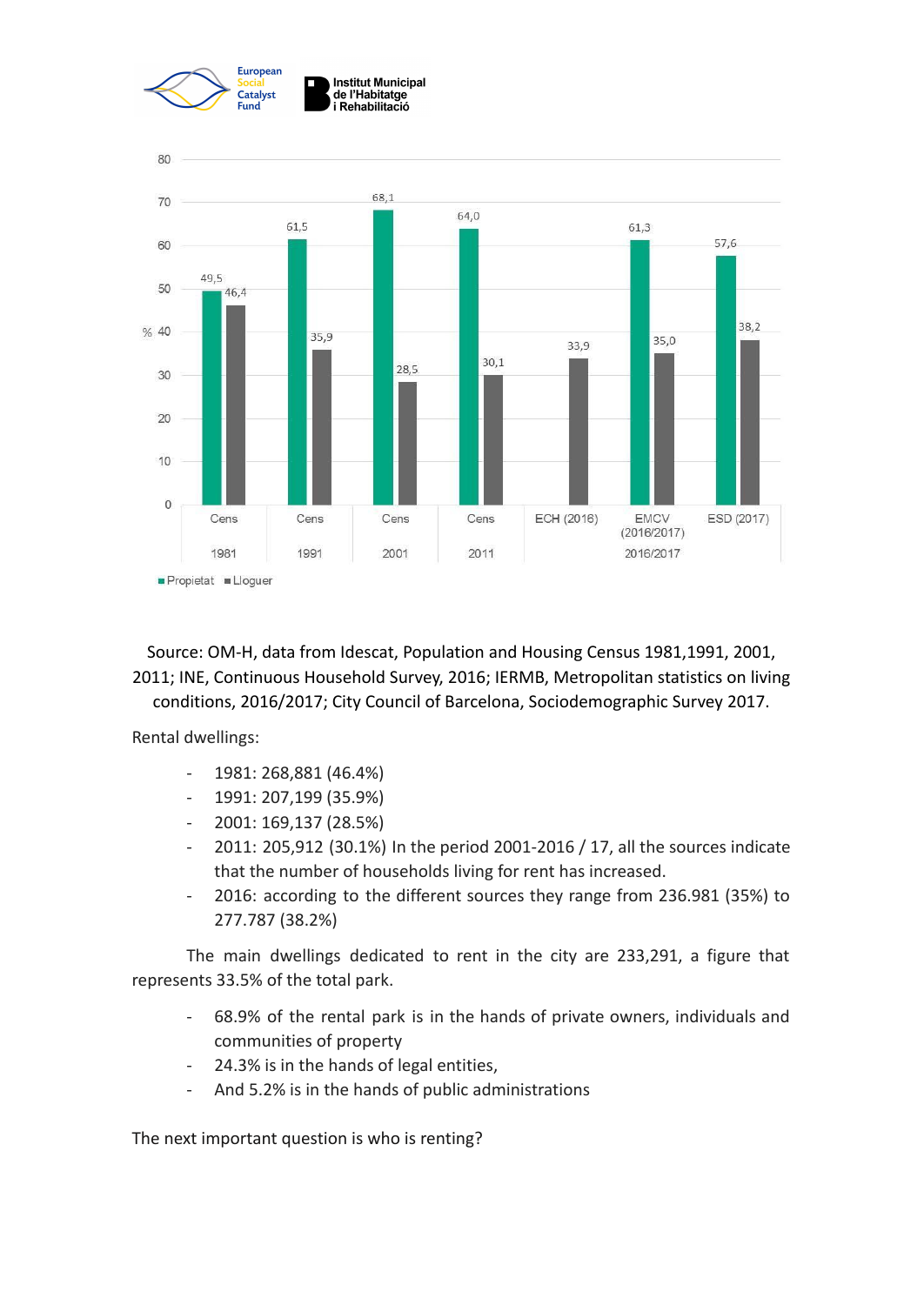

Source: OHB, The data for the main housing stock and the main rental housing are provisional and have been prepared using data from the 2017 Sociodemographic Survey of the city of Barcelona

- Legal persons = 68.9%
- Religious institutions= 0.5%
- NGOs= 1.1%
- Natural persons= 24.3%
- Public Institutions= 5.2%

Currently, 42% of the Barcelona population allocates more than 40% of its income to rent, a very high according to European standards according to FEANTSA. This increase in the effort of the families to pay the rent has increased the number of evictions for non-payment of rent in a worrying way. In effect, the data show that rents have experienced strong growth in recent years, especially 2017 and 2018.

Effort of access to rental housing according to household income. Monthly rent. Barcelona. 2005-2018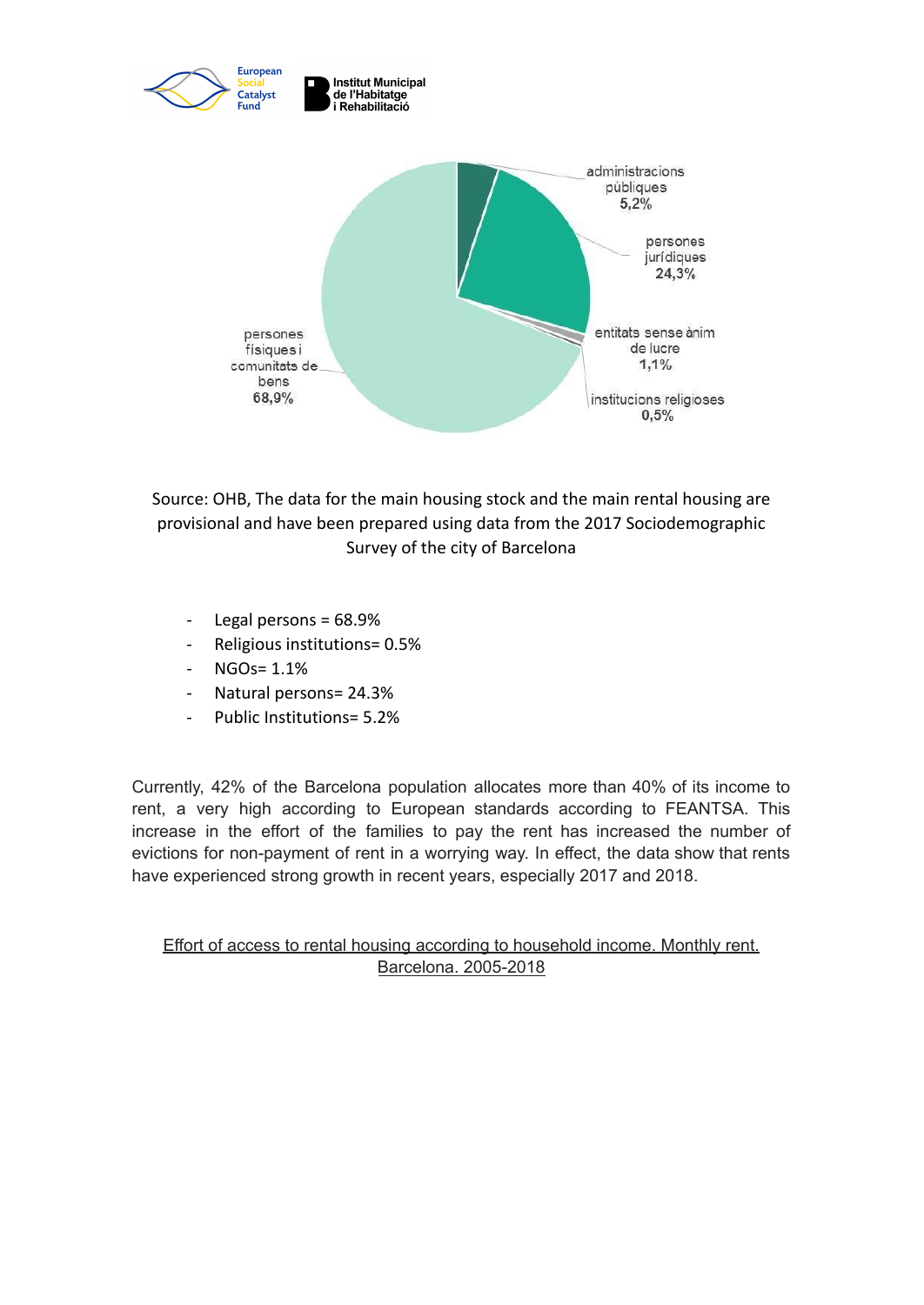

Source: Prepared by the Ministry of Habitat Urbà and Territory, monthly rental prices from deposits deposited with the Incasòl; Barcelona's town hall. Technical Programming Office, estimate Gross Family Available

In Barcelona, while the average change in rents between 2013 and 2018 was 36.4%, some neighborhoods experienced increases up to 48% (Ensanche), 39% (Sant Marti) and 37% (Gracia). This shows a deterioration of access to affordable housing, especially in lower income neighborhoods.

In parallel, in recent decades, urban tourism has experienced a strong growth. Out of the 132 most popular cities in the world, the number of visitors has grown by 45% between 2009 and 2015. Part of the increase in the demand for tourist accommodation has been covered by tourist rental platforms, such as Airbnb. Barcelona is a paradigmatic case with more than 17,000 listings on Airbnb, representing 2% of the stock of dwellings and 7% of the number of rental dwellings in the city.

In the case of Barcelona, the article by García-López et al. (2020) shows that the expansion of Airbnb in 2012 contributed to the increase in rents, as well as purchase prices. Specifically, rents rose on average 1.9%, while purchase prices rose 4.6%.

This article also shows that Barcelona city center, which concentrates the most high Airbnb activity is further affected, with an increase in 7% and 17% in rents and prices, respectively.

Another important aspect has been the growing professionalization of the guests, meaning that in many cases private legal bodies that operate in the touristic platform business renting out apartments as intermediaries or with their own housing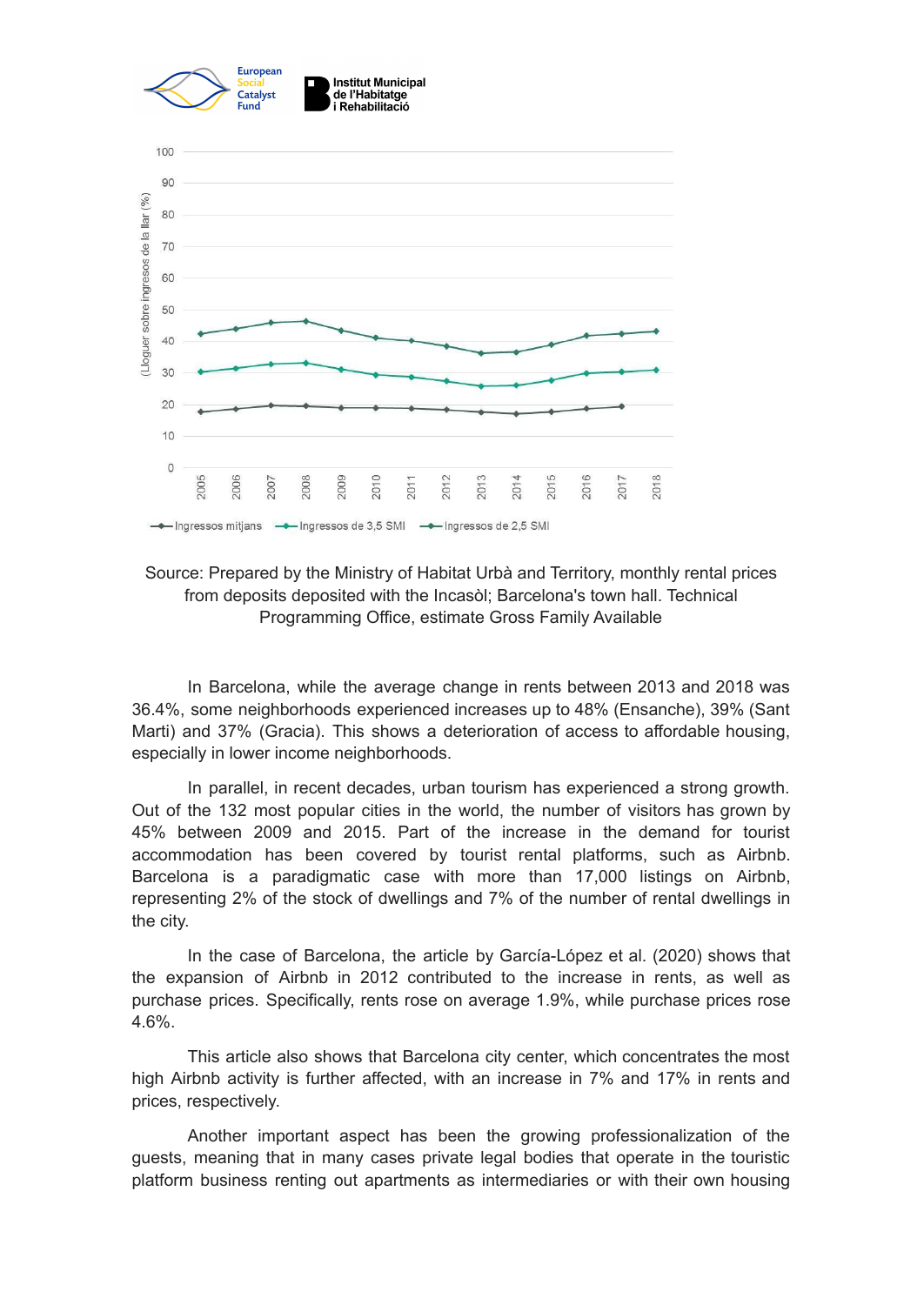

stock. Although the original idea at first of these platforms was to allow individuals to rent their primary residence, the truth is that nowadays most of the platform's users are professionals.

It is difficult to accurately identify the typology of the owners, several academic studies show that the fraction that represents commercial activity it is remarkably high. As for Barcelona, the study by García-López (2020) considers that an advertisement corresponds to the professional activity if a) the ad host has other properties advertised on the platform and b) the Ads have a minimum of 5 comments. Despite being a conservative definition of professional activity, the authors find that more than 75% of the Advertisements for the city of Barcelona are from professional users.

With the arrival of the COVID-19 pandemic and health measures imposed by governments, the activity of digital rental platforms tourism has fallen sharply. Indeed, tourism has been one of the sectors more impacted by the strong restrictions imposed on the movement of people.

According to the study by Vukšić and Zeugner (2020), in the province of Barcelona, the number of Airbnb stays (measured by the number of comments received) in August 2020 was 60% lower than the same already a figure from the previous year. The study also highlights that the pandemic has impacted more heavily tourist cities of southern Europe.

Finally, a study by the touristic platform Servihabitat, shows that the volume of housing in the residential rental market in September 2020 was a 52% higher than the previous year (2.9 homes per 1000 inhabitants, against 1.9 in 2019). What remains unknown is whether this increase in the supply of apartments for rent will be permanent or only transient.

In any case, this situation is an opportunity ideal for public administrations to try to reintroduce flats in the residential housing market.

## *2. Program analysis*

## **Objectives**

1. Relocate families who are currently in pensions and accommodations for one improvement of living conditions in the current situation of confinement, housing them in a adequate housing and with all services. Preferably for those units of cohabitation that are pending the award of a public park home or a public program through the housing award board.

2. Give temporary use to accommodation with a tourist or seasonal rental license given the crisis situation in the tourist accommodation sector and facilitate the maintenance of workplaces.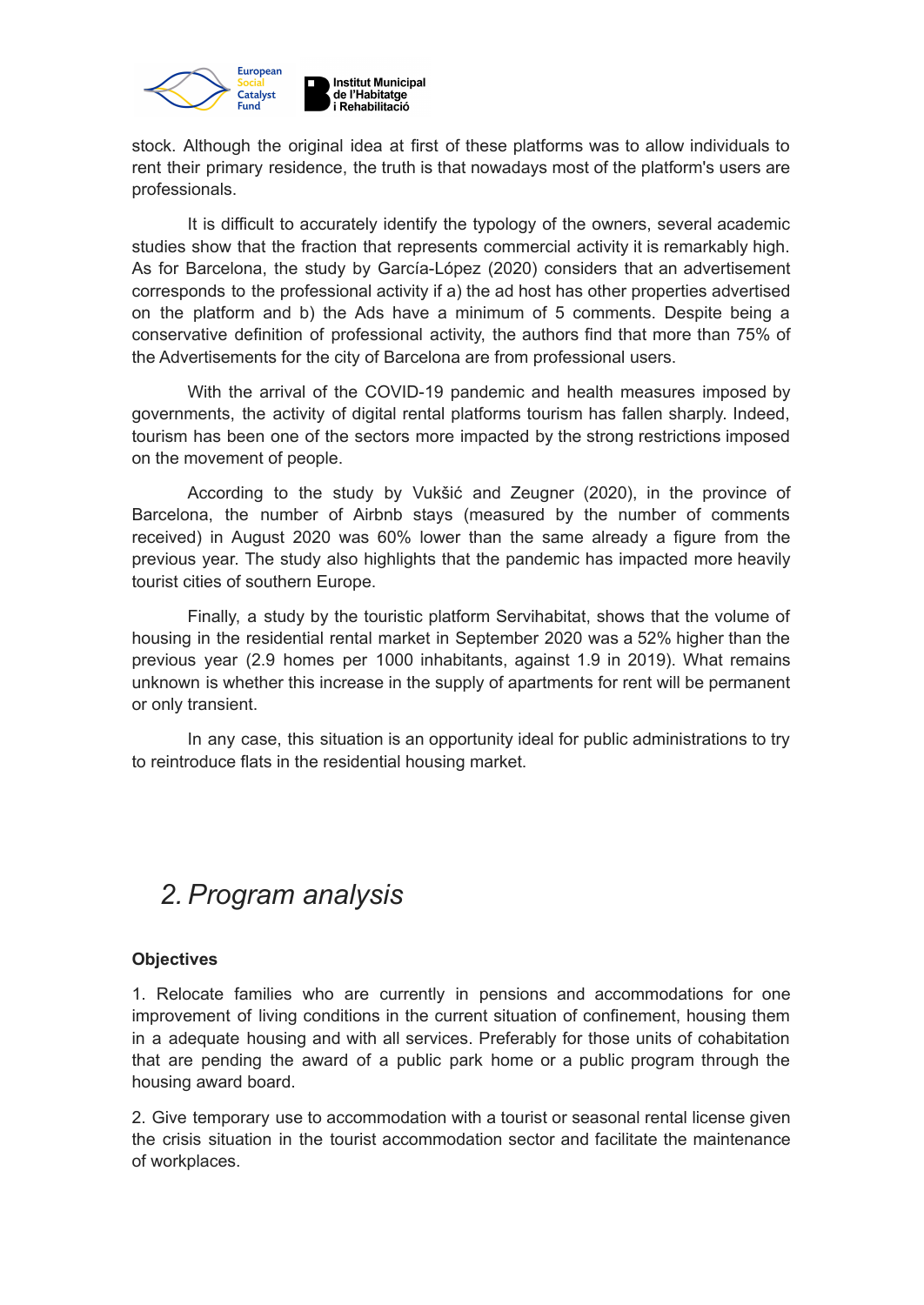

3. Program preferably aimed at buildings intended for these uses, but also valuable combination of uses in the building.

## **Duration**

Minimum 12 months and maximum 3 years

## **Contractual relations**

- Legal form Owner-Manager-Administration: Lease agreement for use other than seasonal housing (with the periodicity agreed upon and linked to the exceptional situation) with the express permission (also of the owner) of subletting of the property.
- Legal form Administration-Beneficiary: Sublease contract for use other than housing to carry out a care activity.
- Legal form Administration Social entity of the third sector: Contract of services for social monitoring and incidents in the property.

## **Roles**

- **-** Manager: manages material aspects of the HUT at the request of the Administration or as a result of an incident (maintenance, repairs, etc.). It also manages the agreed auxiliary services (cleaning common areas,)
- **-** Administration: determines the beneficiaries (in accordance with Social Services), pays the rent agreed to the property manager, a reference for communication with the manager and the third sector entity.
- **-** Third sector entity: manages the support of the user during the stay. Non-tenant social aspects (coexistence…). Report incidents to the contact person of the Administration and / or manager.

## **General Considerations**

## **a. Price**

- The rental price of homes based on the number of rooms and the duration of the agreement between the owner / manager and the Administration (contained in the certificate habitability).

- The price of the sublease may not exceed the price of the original lease.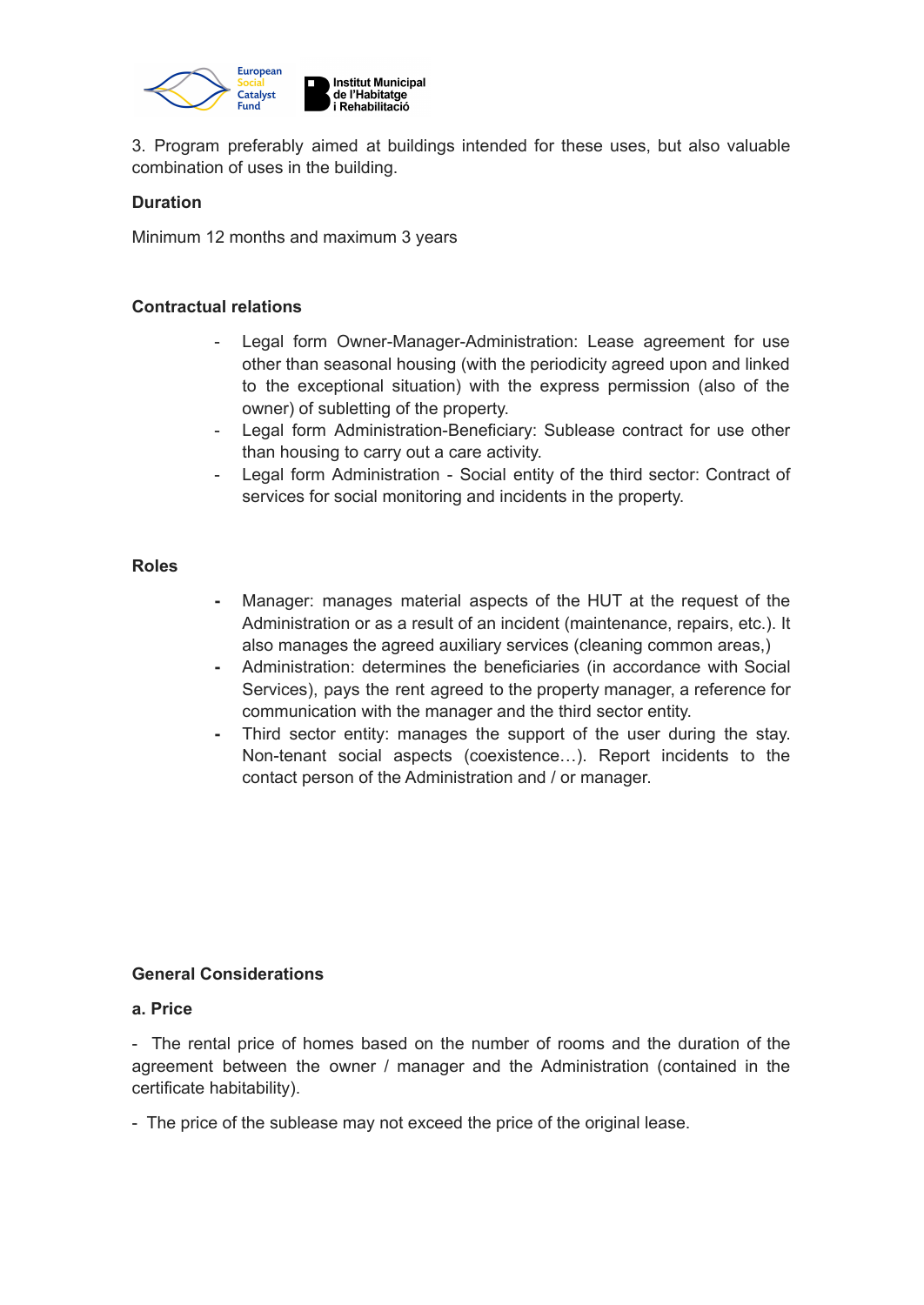

- In the analysis phase, the possibility of subsidizing IBI (local housing tax) or possible bonus based on temporary social rent (Tax Ordinance 95% bonus)

## **b. Duration of the Contract.**

- The duration of the lease may be agreed between the parties.

- We would establish a minimum of 12 months and a maximum of 3 years.

- The duration of the sublease would also be delivery agreed between Administration and beneficiary, with the only condition that in no case the final date of sublease may be longer than the end date of the original lease.

#### **c. Management and incidents.**

- The person in charge of the management in the social aspects will correspond to the entity of the third party contracted sector.

- The person in charge of the management of the lease regarding the maintenance of the house and provision of ancillary services, will be of the manager in accordance with what has been established in the lease agreement with the Administration.

#### **d. Home damages and warranties.**

- Administration is responsible for the payment of rent, coverage of damage that may occur to the home.

- Before signing the contract, a photographic report will be made with one inventory of the entire interior of the house by technicians from the Administration and another in the termination of the contract, which will be decisive to consider a possible financial compensation for damage caused by the use of the home.

- Administration is obliged to return the home in the same conditions as at the beginning of the contract, so a maximum intervention is foreseen, if necessary of up to  $\epsilon$  2,000 per home, understanding that what exceeds this amount would go to insurance charge.

- Periodic inspections will be carried out by the third sector entity throughout the contract life to confirm that the assigned users are those living in the flat and which make good use of it.

#### **e. Home insurance.**

- The Administration, directly or indirectly, will have home insurance for cover certain claims, unless otherwise provided under the property agreement another thing. In case the manager already has one to cover sufficient risks, the lease agreement between the manager and the Administration may include a proportionate share of this expense.

## **f. Termination of the contract.**

- The Administration must ensure that at the end of the sublease contract the beneficiary family will deliver the house and that within a certain period of time the home will be in the same condition as at the beginning of the contract. The weather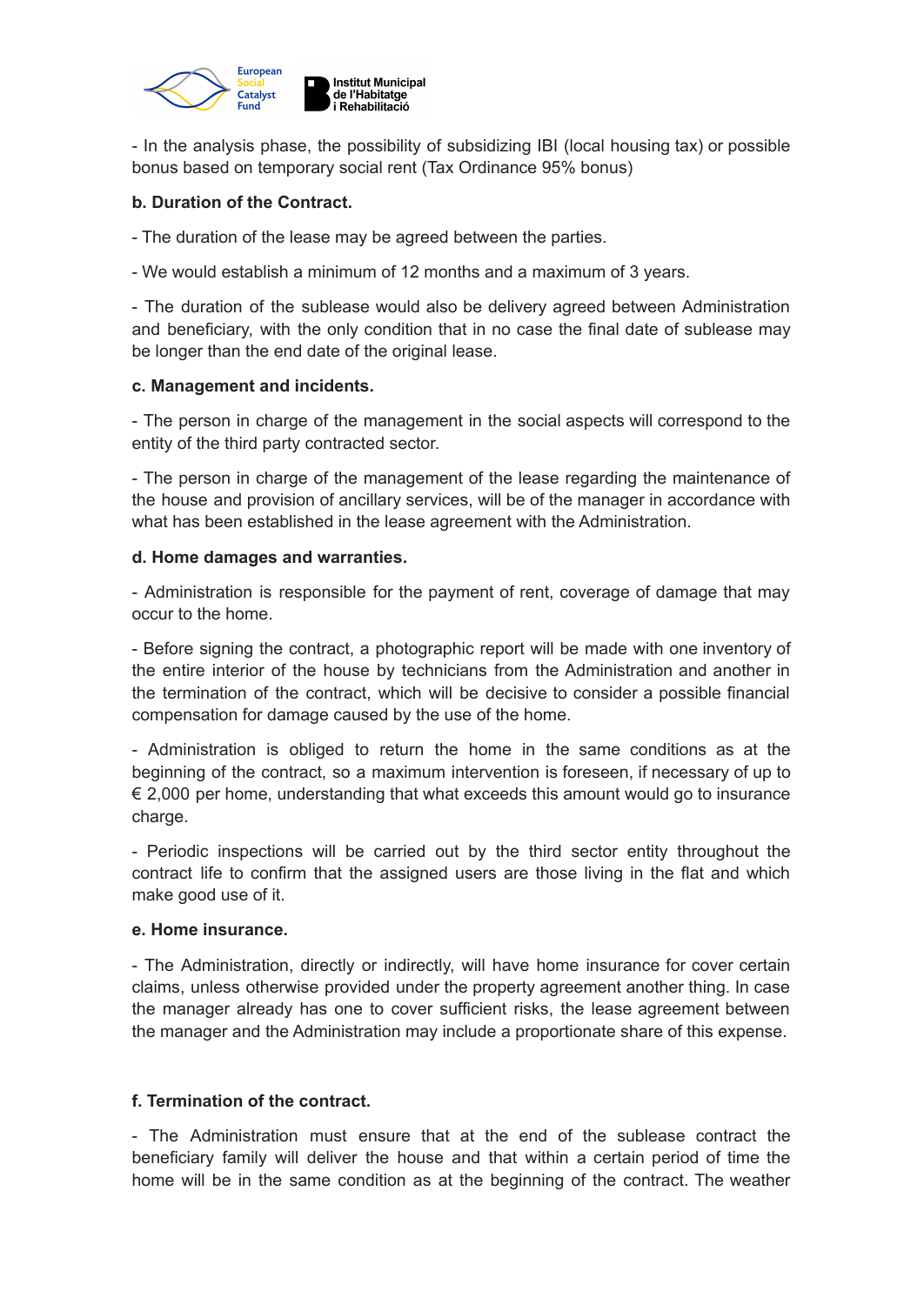

that it takes to fix the house (paint, clean and replace furniture and damage if where applicable) the agreed monthly payment will also be paid to the owner.

## **g. Legal defense included.**

- IMHAB will be in charge of legal defense, in case actions need to be initiated courts to evict the lessee. If necessary, the time to regain possession from the end of the lease agreed with the Administration, the agreed monthly payment will be paid to the owner multiplied by 1.5.

## **h. Prohibition of making copies of the keys.**

- If electronic access systems are not available, a lock change must be provided before returning the property to the property or, if preferred, adding to the initial agreement an overall amount that includes this expense for each home ceded.

## **Economic Conditions**

| Term<br>Agreement                              | Lease   Rent 1 Apartment |      | Rent $2$   Rent 3 or +   Supplies<br>Apartments   Apartments | and<br>Services ** | Other<br><b>Services</b><br>$***$ |
|------------------------------------------------|--------------------------|------|--------------------------------------------------------------|--------------------|-----------------------------------|
| From 12 to 18   700<br>monthsv <sup>*</sup>    |                          | 900  | 1000                                                         | 270                | 150                               |
| From<br>18 <sub>1</sub><br>months<br>onwards * | 800                      | 1000 | 1200                                                         | 270                | 150                               |

\* if applicable, add IBI subsidy (pending Tax Council report)

\*\* Water, gas, electricity, internet, ...

\*\*\* Other services: cleaning of common areas

Prospects:

- An average incidence of  $\epsilon$  500 / home is expected.

- A possible maximum final intervention of 2,000 euros per home is expected.

- Payment of the agreed fee will be made monthly.

- Possible maintenance costs, agreed between the parties prior to the intervention (except for emergencies), and provided that they are due to the use of the property, will be borne by the administration with a maximum of 1,000 euros / year and will be paid against presentation of invoices from the operator accrediting the expense.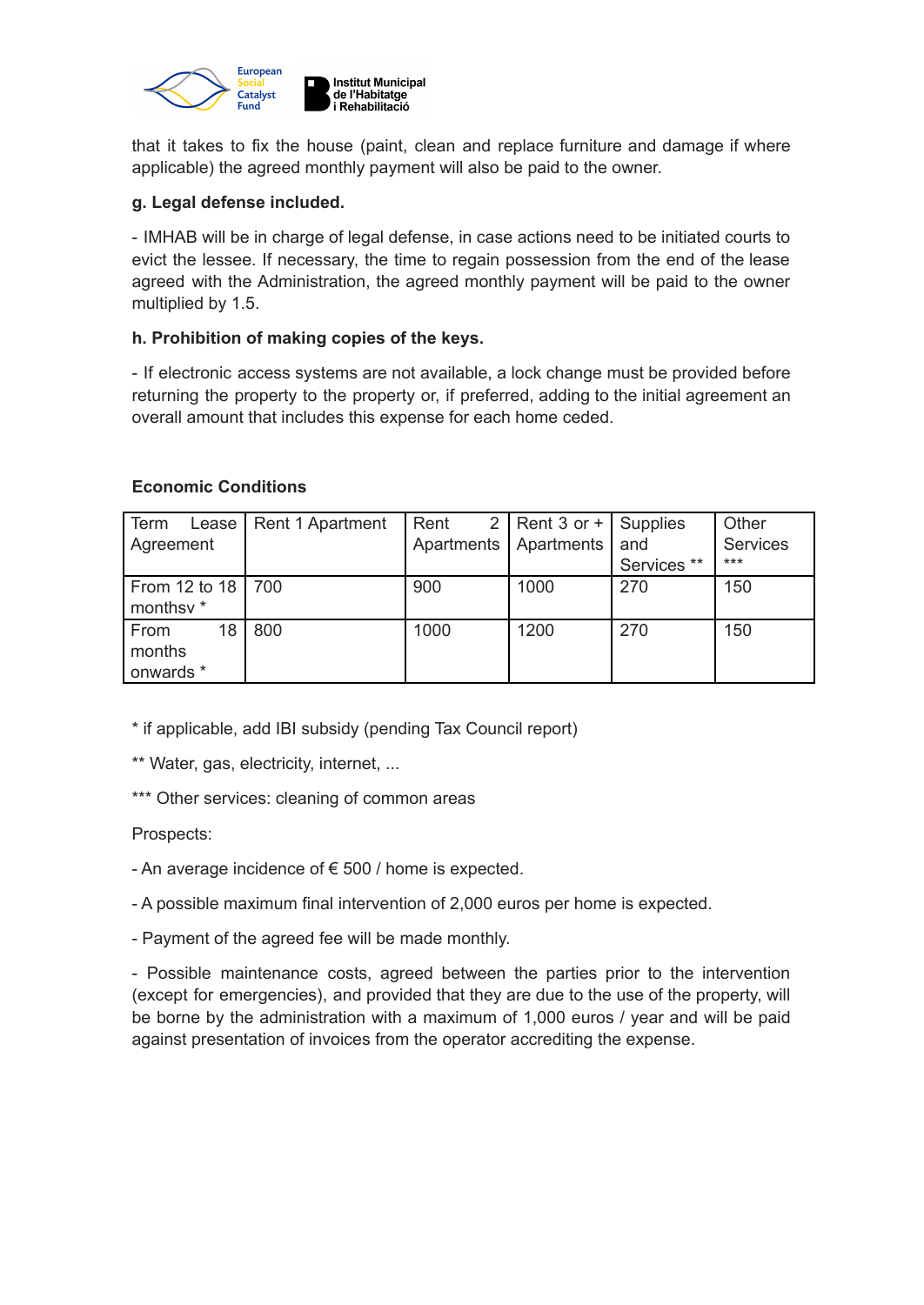

## *3. Social Impact*

The homes included in the program are awarded to families currently living in emergency temporary accommodation (pensions) pending the award of a permanent home in the public park. This program, therefore, aims to immediately improve the conditions in which cohabitation units and people in a vulnerable situation live.

## **Award Criteria**

1. Urgent temporary accommodation: cohabitation units that are currently housed in pensions with social services. Exceptionally, at the proposal of the Social Services DDTTs and the management of the HUT Program, other situations could be considered (cohabitation units awaiting the allocation of emergency flats that remain in rooms paid for by social services, living in substandard housing, etc.).

2. Temporary criterion: cohabitation units in which they are expected to remain on a waiting list to access an emergency floor for an estimated time similar to the period of assignment of the HUTS by the operator. An estimated waiting time of a couple of months has been estimated at the end of the transfer period.

3. Coexistence: the cohabitation units must not have generated any conflict during the time spent in the social resource.

4. Care from Social Services: the coexistence units must maintain an active follow-up with the social services and comply with the work plan.

5. Maximum occupancy: the allocation of cohabitation units to accommodation in the HUT Program is based on the occupancy of the accommodation (maximum occupancy).

## **Functions of social services**

- Proposal for cohabitation units with the assessment of a favorable Emergency Board awaiting the allocation of housing that is housed in pensions from social services.

- Communication to the coexistence units of the inclusion in the HUT Program.

- Communication that the family will contact the HUT Program.

- Continuity of the social care of the cohabitation units during the period of stay in the Program.

- Withdrawal of the pension at the time of access to the Program.

## **Frequently asked questions from users**

- Can I decide whether or not I want to go to a HUT? No, HUTS is a temporary resource that is allocated from social services and replaces the allocated pension.

- Can I choose which HUT to go to, in which neighborhood? No, the Program is assigned based on the characteristics of the family unit and the availability of HUTs. Care is always taken to ensure that the assigned HUT is tailored to the needs of the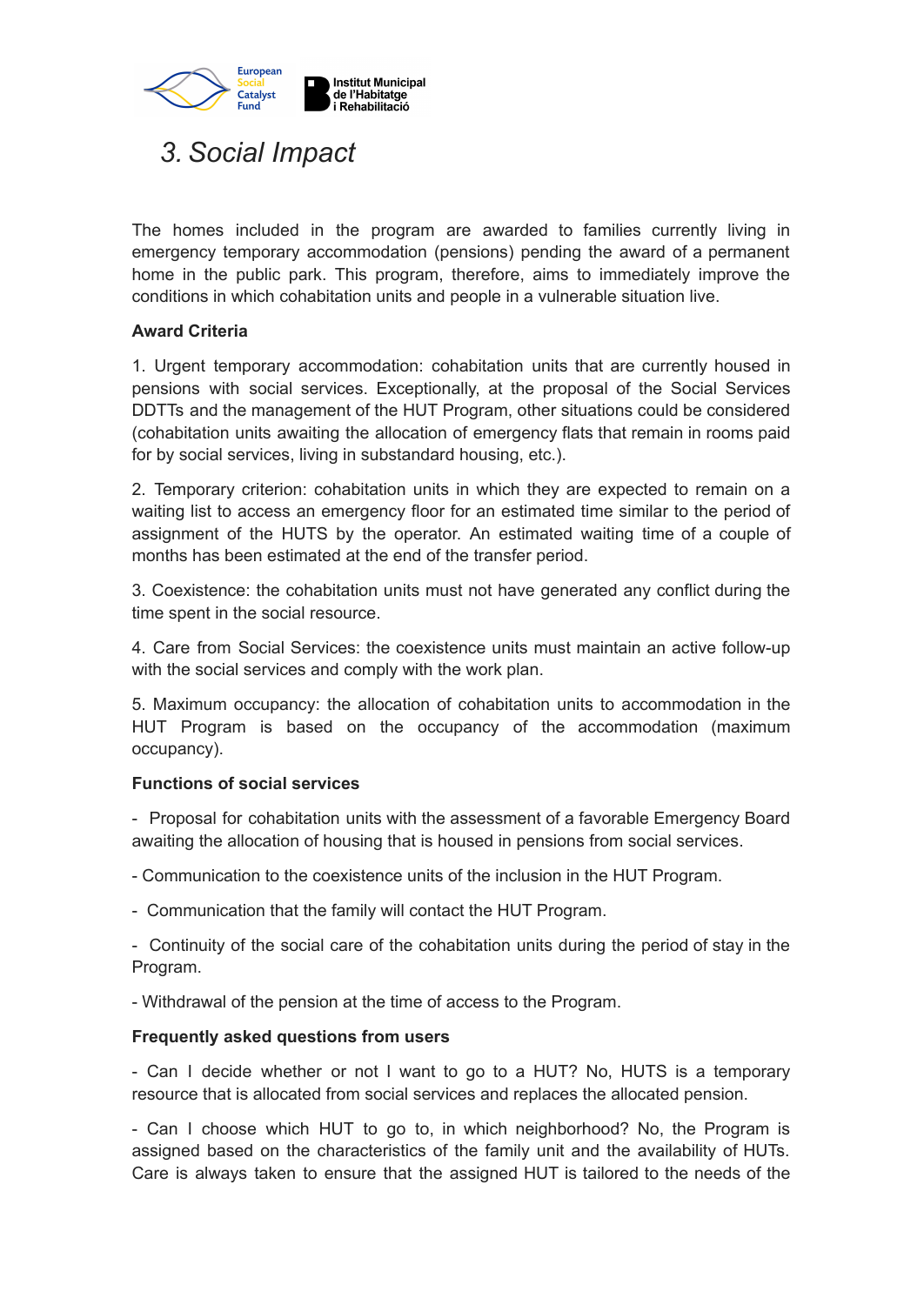

cohabitation unit. In exceptional cases others may be taken into account conditions (children with special needs, single-parent families of high complexity without a support network, etc.). Proposals would always be channeled through social services.

- Does the house have a cost? Yes, a co-payment is the same as in the emergency room. The calculation is based on family income and can be 10%, 12% or 18% of income.

- What is the cost of supplies? The cost of general supplies and services (common services, Wi-Fi, etc.) is borne by the Program.

- Is the home furnished? Yes, HUTs have furniture and household items.

## **Social support**

The IMHAB is also responsible for accompanying the cohabitation units throughout the period of stay in the accommodation of the HUT Program. A social team guarantees follow-up to provide personalized support that facilitates the family's stay at the resort.

This service is offered through a contract with HABITAT 3, a social entity with which the City Council is already working on other housing transfer programs.

#### **Management tasks and social support for residents**

- Delivery of keys and reception of the person / s derived by the IMHAB / Social Services in the awarded house. At the reception, the rights and duties of the person / cohabitation unit in relation to the home will be set out and the rental or transfer of use contract prepared by the IMHAB will be signed.

- Regular home visits to verify the condition of the home and the social needs of residents. In this sense, it will liaise with the municipal social services and with the incident managers designated for each home or building, and where appropriate, with the reference of the IMHAB program.

- Support in the good coexistence of the building and the community. In the event that any type of conflict is detected, mediation actions will be carried out to resolve the situation.

- Educational support in the consumption of supplies.

- Accompaniment and support at the exit of the home to move to the home awarded by the Social Emergency Board, includes checking the condition of the home after the transfer.

#### **Management of incidents**

The person in charge of the management in the social aspects will correspond to HABITAT 3.

The person in charge of the management of the lease in terms of the maintenance of the home and the provision of auxiliary services will be the manager in accordance with what has been established in the lease agreement with the Administration.

## **Copayment**